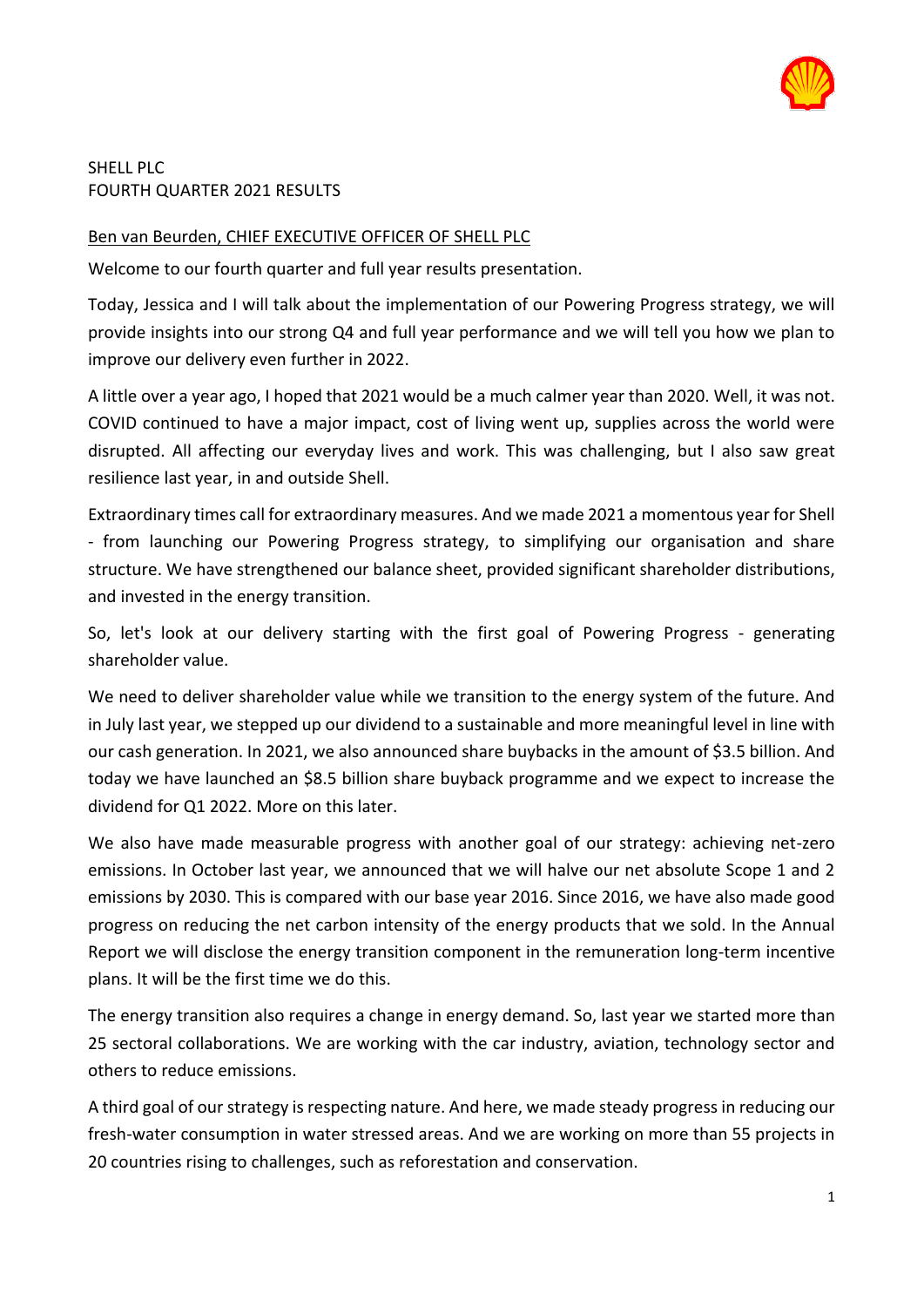

Powering Progress also means powering lives, for example, by supporting an inclusive society. And, we now have some 30% female representation within our 1250 senior leadership positions.

So, I have talked about the progress we made. And you can find more examples on shell.com. But I also want to give you an idea of what this progress adds up to. How does Shell look different today? To start, Shell has become a much simpler business, focused on customers. We have reorganised and we are on track to reduce around 7,800 jobs and save some \$2 billion annually by the end of 2022, compared with 2019.

Last year, we have also been transforming our business. So, in our Upstream pillar, we further focused our portfolio. We strengthened our positions in core regions, like Brazil and the Gulf of Mexico, while also selling several assets, including the Permian in the United States. In our Transition pillar, we announced divestments of 8 of our refineries around the world, and we are transforming the remainder. In our Growth pillar, we are strengthening our leading position in Marketing by investing in charge points for electric vehicles and in convenience retail. And we are growing our Renewables and Energy Solutions business by securing access to electrons and expanding our customer-facing businesses.

Supporting our customers on their decarbonisation journey will require interdependent offerings across our businesses. Offerings that Shell is uniquely positioned to provide... thanks to the integrated nature of our business. So, we can offer renewable power, hydrogen fuelling, lubricants as well as Carbon Capture & Storage and Nature-based Solutions offsets for products that cannot be decarbonised. For example, from our Energy and Chemicals Park Singapore we will focus on supplying our customers in the Asia-Pacific region with biofuels, circular chemicals, bitumen, advanced lubricants, and renewable energy.

So, in 2021 our business became simpler, became more focused and integrated... one that invests profitably in the energy transition.

Over to you, Jessica.

### Jessica Uhl, CHIEF FINANCIAL OFFICER OF SHELL PLC

Thank you, Ben. This quarter we have delivered strong results.

We generated \$11.1 billion of cash flow from operations, excluding working capital movements. Our Adjusted Earnings were \$6.4 billion, mainly due to strong results in Integrated Gas.

The scale and scope of our LNG trading and optimisation portfolio allowed us to capture opportunities in the current price environment. However, the ongoing supply issues have not been fully resolved and are likely to provide some challenges in the near term, until we bring in additional feedgas supply.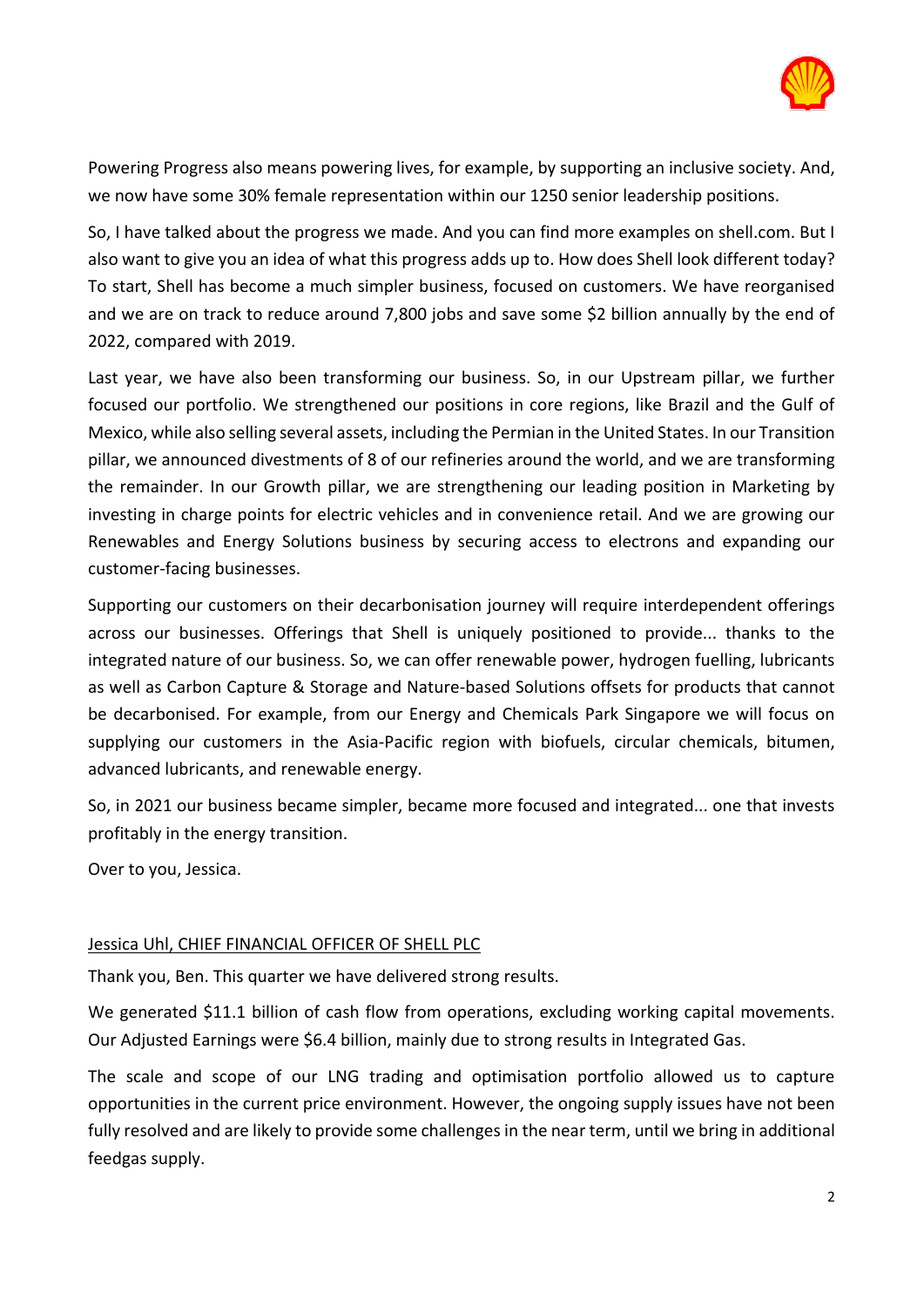

As Ben said, 2021 was indeed a very strong year for us. For 2021, our cash flow from operations excluding working capital movements was more than \$55 billion... and our organic free cash flow was around \$27 billion. Our Adjusted Earnings were some \$19 billion for the year. In 2021, we had an Underlying opex of around \$35 billion, delivering on our target, and maintaining cost discipline in a higher price environment.

This strong financial performance is a result of the way we have reshaped and focused our portfolio over the last years. Through our focus on value over volume, our business has generated around \$6 billion more in cash flow from operations, excluding working capital, compared with 2018 when the Brent price was similar.

And our capital discipline combined with solid financial performance have contributed significantly to reducing our Net debt. In 2016, our Net debt peaked at almost \$80 billion. It increased by almost \$16 billion in 2019 when the IFRS 16 accounting method was introduced. By year end, we reduced Net debt to \$53 billion, substantially improving our financial resiliency.

Our disciplined capital spend, consistent high cash generation and strong balance sheet provide us with a solid foundation to deliver significant shareholder distributions and lead in the energy transition. The amount we are spending on the energy transition is increasing significantly improving Shell's emissions profile while enabling our customers to achieve their emissions targets. In 2022, over 35% of our total opex and capex spend will be dedicated to producing low-carbon energy as well as non-energy products for our customers that generate no Scope 3 emissions and securing solutions for hard to abate emissions. We expect our energy transition spend to constitute 50% of our total spend by 2025.

Looking ahead, from Q1 this year we will report our Renewables & Energy Solutions business separately from Integrated Gas. Oil Products and Chemicals will be reorganised into two segments – Marketing and Chemicals & Products. The new reporting segments align with our Powering Progress strategy and provide additional transparency in our Growth pillar.

A critical part of our performance is safety, and here, we had mixed results. We have made improvements in some areas, for example in road safety where in 2021 we reached 1.2 billion kilometres without injuries in Shell-operated ventures. But we had a particularly painful experience in Nigeria this year when 6 people were killed in a security incident. This brought our fatalities to 8 for the year. Each of these is a tragedy and while we have significantly reduced injuries and fatalities in the last decade, we must and will do more to reduce the number of serious incidents. From an operational excellence perspective, Shell continued to overcome extraordinary challenges to keep our assets running and our projects moving forward.

Despite considerable worldwide supply disruptions, through our unique ecosystem of supply chain partnerships, we moved materials and equipment on time in over 80% of cases, compared with a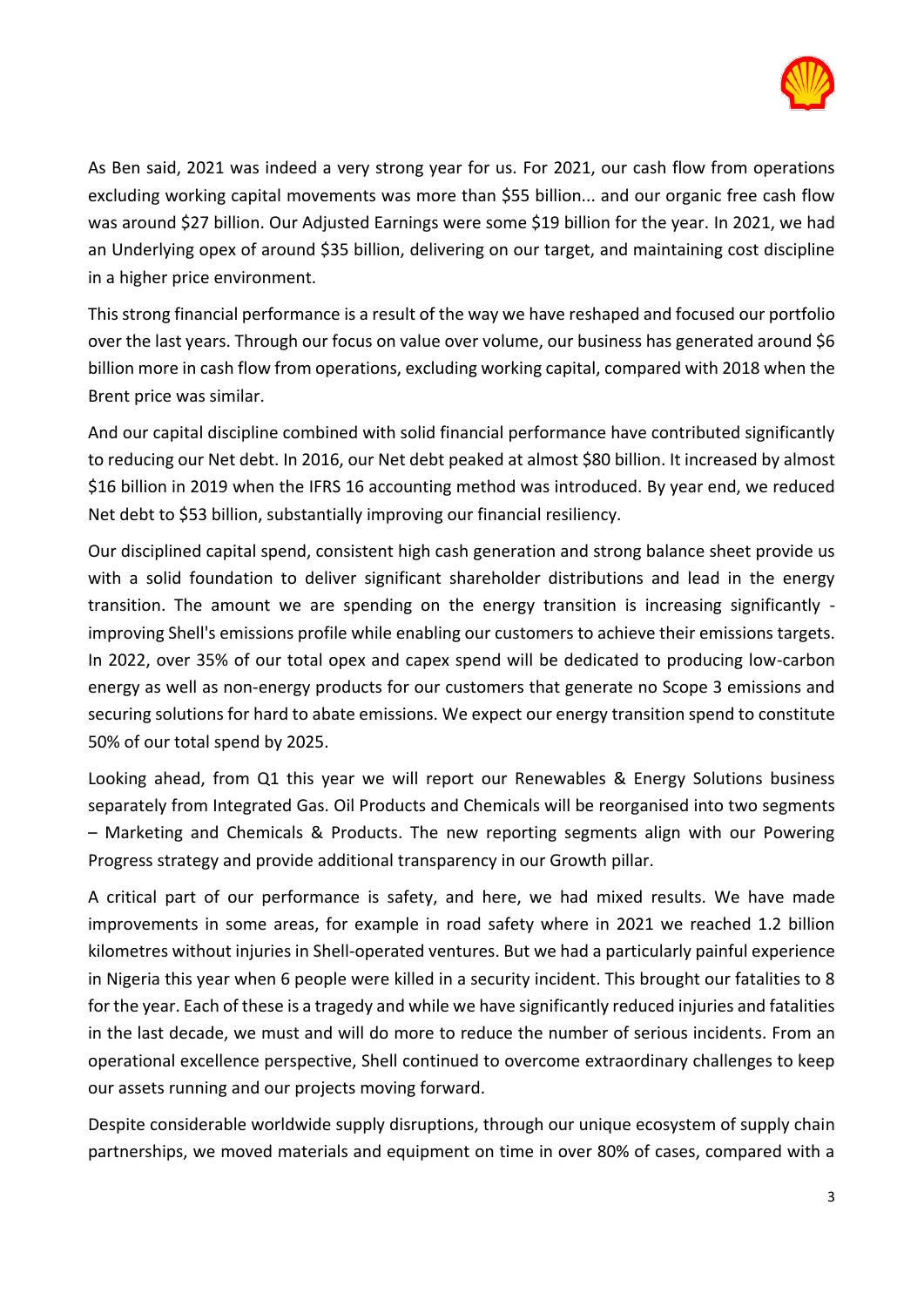

market average of around 35%. Our recovery from Ida in the US Gulf of Mexico was impressive, achieving a restart across our platforms safely and ahead of schedule. Our project delivery in Upstream and Integrated Gas, including well delivery, continued to lead the industry for four consecutive years, according to external benchmarks.

As our results show, Shell is delivering, investing, and changing. We are generating strong earnings and cash, bringing real energy transition solutions to the market while increasing shareholder distributions.

And now, back to Ben.

# Ben van Beurden, CHIEF EXECUTIVE OFFICER OF SHELL PLC

So, we have looked back at our strategy delivery, our transformation, and our strong performance in 2021. Because of our delivery and resilience, I am confident about the future. Let's look ahead.

We are accelerating the pace of our shareholder distributions in 2022. As I mentioned earlier, we have announced an \$8.5 billion share buyback programme for the first half of 2022. These distributions are around half of our CFFO over the previous two quarters. And excluding the Permian-related amount, the shareholder distributions announced for the first half of the year are expected to be in the higher end of the 20 to 30% CFFO range.

We also expect to increase our dividend by around 4% for Q1 2022, bringing our quarterly dividend to \$25 US cents per share.

Following its peak in 2019, our oil production declined by around 8% from 2019 to 2021. Excluding the impact from the Permian divestment, we expect oil production to decline on average by 1-2% a year until 2030.

That brings me to our capital spend. We expect our cash capex to be at the lower end of the \$23 to 27 billion dollar range in 2022. The increase in spend from 2021 will be disciplined and will be measured. More than half of the increase is expected to go to our Growth businesses.

With these investments, we will ensure that our financial delivery remains strong in the future… so we can thrive through the energy transition and provide significant shareholder distributions.

Thank you.

Shell plc February 3, 2022 [www.shell.com/investors](http://www.shell.com/investors)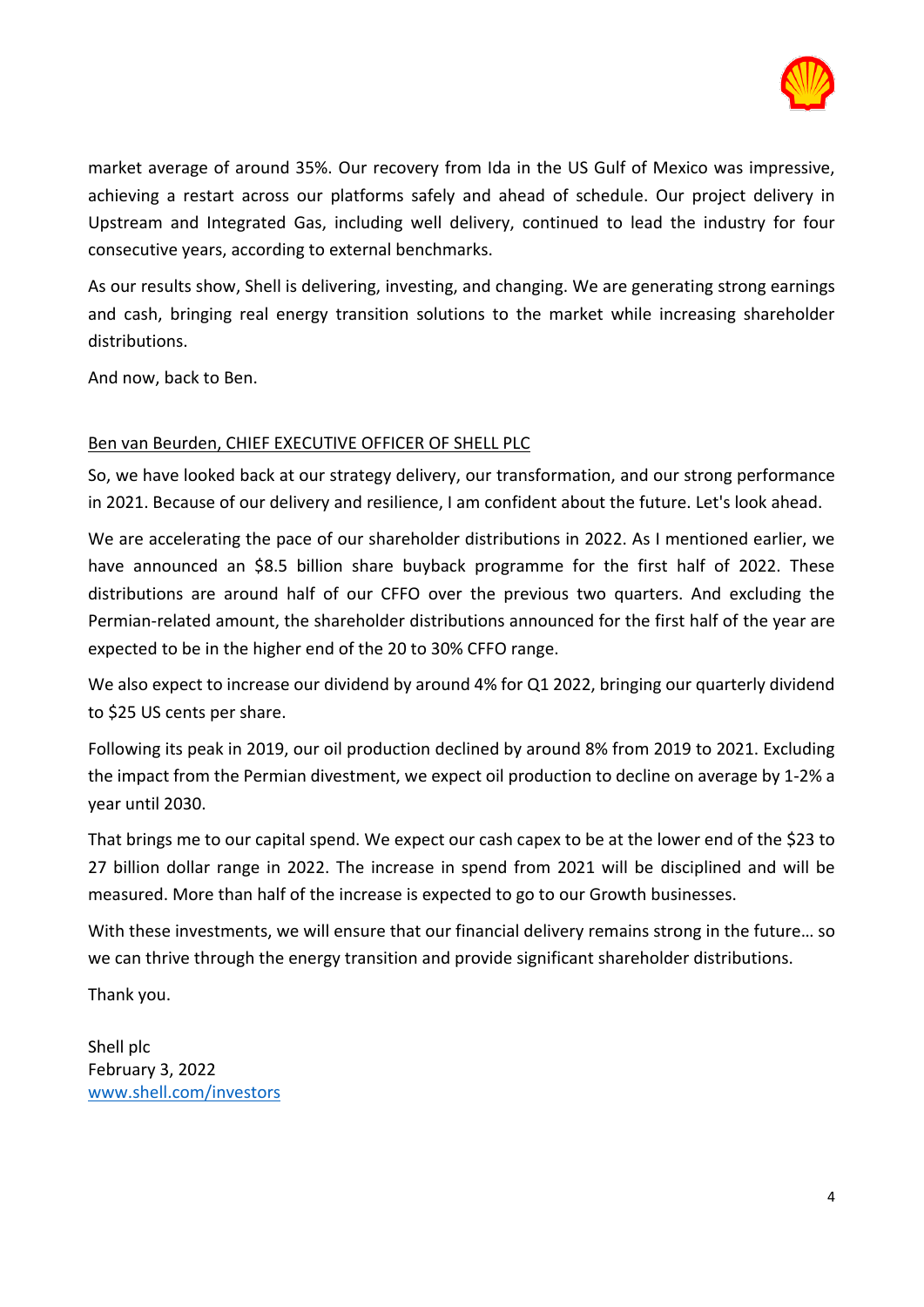

#### DEFINITIONS AND CAUTIONARY NOTE

Adjusted Earnings is the income attributable to Shell plc shareholders for the period, adjusted for the after-tax effect of oil price changes on inventory and for identified items. In this presentation, "earnings" refers to "Adjusted Earnings" unless stated otherwise. Adjusted EBITDA (FIFO basis) is the income/(loss) attributable to Shell plc shareholders adjusted for identified items; tax charge/(credit); depreciation, amortisation and depletion; exploration well write-offs and net interest expense. Adjusted EBITDA on a CCS (current cost of supplies) basis is used to remove the impact of price changes on our inventories in our Oil Products and Chemicals segments, therefore enabling comparisons over time. In this presentation, "operating expenses", "costs" and "underlying costs" refer to "Underlying operating expenses" unless stated otherwise. Underlying operating expenses represent "operating expenses excluding identified items". Operating expenses consist of the following lines in the Consolidated Statement of Income: (i) production and manufacturing expenses; (ii) selling, distribution and administrative expenses; and (iii) research and development expenses. Cash flow from operating activities excluding working capital movements is defined as "Cash flow from operating activities" less the sum of the following items in the Consolidated Statement of Cash Flows: (i) (increase)/decrease in inventories, (ii) (increase)/decrease in current receivables, and (iii) increase/(decrease) in current payables. In this presentation, "capex" refers to "Cash capital expenditure" unless stated otherwise. Cash capital expenditure comprises the following lines from the Consolidated Statement of Cash Flows: Capital expenditure, Investments in joint ventures and associates and Investments in equity securities. Free cash flow is defined as the sum of "Cash flow from operating activities" and "Cash flow from investing activities". Organic free cash flow is defined as free cash flow excluding inorganic cash capital expenditure, divestment proceeds and tax paid on divestments. In this presentation, "divestments" refers to "divestment proceeds" unless stated otherwise. Divestment proceeds are defined as the sum of (i) proceeds from sale of property, plant and equipment and businesses, (ii) proceeds from sale of joint ventures and associates, and (iii) proceeds from sale of equity securities. Net debt is defined as the sum of current and non-current debt, less cash and cash equivalents, adjusted for the fair value of derivative financial instruments used to hedge foreign exchange and interest rate risks relating to debt, and associated collateral balances. Reconciliations of the above non-GAAP measures are included in the Shell plc Unaudited Condensed Financial Report for the full year ended December 31, 2021. Reserves: Our use of the term "reserves" in this presentation means United States Securities and Exchange Commission (SEC) proved oil and gas reserves. Resources: Our use of the term "resources" in this presentation includes quantities of oil and gas not yet classified as SEC proved oil and gas reserves. Resources are consistent with the Society of Petroleum Engineers (SPE) 2P + 2C definitions.

This presentation contains certain following forward-looking non-GAAP measures such as cash capital expenditure and divestments. We are unable to provide a reconciliation of these forward-looking Non-GAAP measures to the most comparable GAAP financial measures because certain information needed to reconcile those Non-GAAP measures to the most comparable GAAP financial measures is dependent on future events some of which are outside the control of the company, such as oil and gas prices, interest rates and exchange rates. Moreover, estimating such GAAP measures with the required precision necessary to provide a meaningful reconciliation is extremely difficult and could not be accomplished without unreasonable effort. Non-GAAP measures in respect of future periods which cannot be reconciled to the most comparable GAAP financial measure are calculated in a manner which is consistent with the accounting policies applied in Shell plc's consolidated financial statements.

The companies in which Shell plc directly and indirectly owns investments are separate legal entities. In this presentation "Shell", "Shell Group" and "Group" are sometimes used for convenience where references are made to Shell plc and its subsidiaries in general. Likewise, the words "we", "us" and "our" are also used to refer to Shell plc and its subsidiaries in general or to those who work for them. These terms are also used where no useful purpose is served by identifying the particular entity or entities. "Subsidiaries", "Shell subsidiaries" and "Shell companies" as used in this presentation refer to entities over which Shell plc either directly or indirectly has control. Entities and unincorporated arrangements over which Shell has joint control are generally referred to as "joint ventures" and "joint operations", respectively. Entities over which Shell has significant influence but neither control nor joint control are referred to as "associates". The term "Shell interest" is used for convenience to indicate the direct and/or indirect ownership interest held by Shell in an entity or unincorporated joint arrangement, after exclusion of all third-party interest.

Shell's operating plan, outlook and budgets are forecasted for a ten-year period and are updated every year. They reflect the current economic environment and what we can reasonably expect to see over the next ten years. Accordingly, Shell's operating plans, outlooks, budgets and pricing assumptions do not reflect our net-zero emissions target. In the future, as society moves towards netzero emissions, we expect Shell's operating plans, outlooks, budgets and pricing assumptions to reflect this movement. Also, in this